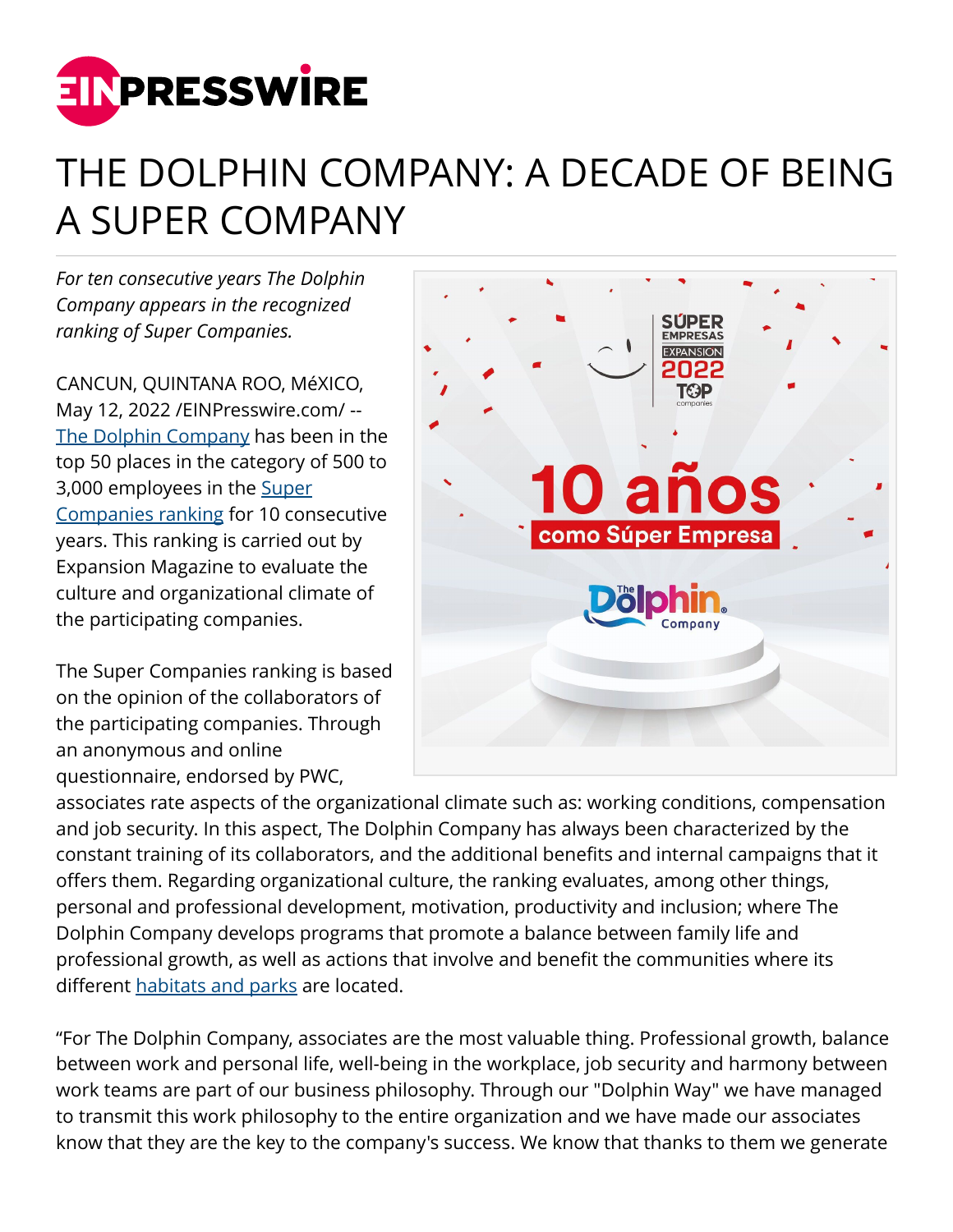unforgettable experiences for our guests and for that we are grateful", said Mrs. Guadalupe Jimenez, Chief Human Value Officer of The Dolphin Company.

In addition to being in the Super Companies ranking, The Dolphin Company won the Socially Responsible Company award for 17 consecutive years. The positioning of The Dolphin Company in the ranking, as well as the multiple accreditations it has with reference to the care of its staff and the community, reflects its commitment to the well-being of its employees. A decade of being part of this important ranking is a reflection of the fact that, both at managerial and operational levels, the mission, vision



and philosophy of the company are lived on a day-to-day basis, both in the corporate offices and in the parks, which is reflected in the visitor experience.

## ſſ

Professional growth, balance between work and personal life, well-being in the workplace, job security and harmony between work teams are part of our business philosophy." *Guadalupe Jimenez, Chief Human Value Officer of The Dolphin Company* About The Dolphin Company:

For more than 27 years, The Dolphin Company, the largest park operator in Latin America, has provided 'The experience of a lifetime' to more than 16 million visitors in its 33 parks, dolphin habitats and marinas, around the world. With presence in Mexico, the Caribbean, the United States, Argentina and Italy. The Dolphin Company offers exciting activities that provide unique and memorable experiences, while making its visitors aware of the importance of animal welfare and the preservation and care of the environment. For more information visit [www.thedolphinco.com](http://www.thedolphinco.com)

Public Relations Department The Dolphin Company +52 998 149 9735 [email us here](http://www.einpresswire.com/contact_author/3482252) Visit us on social media: [Facebook](https://www.facebook.com/TheDolphinCo/)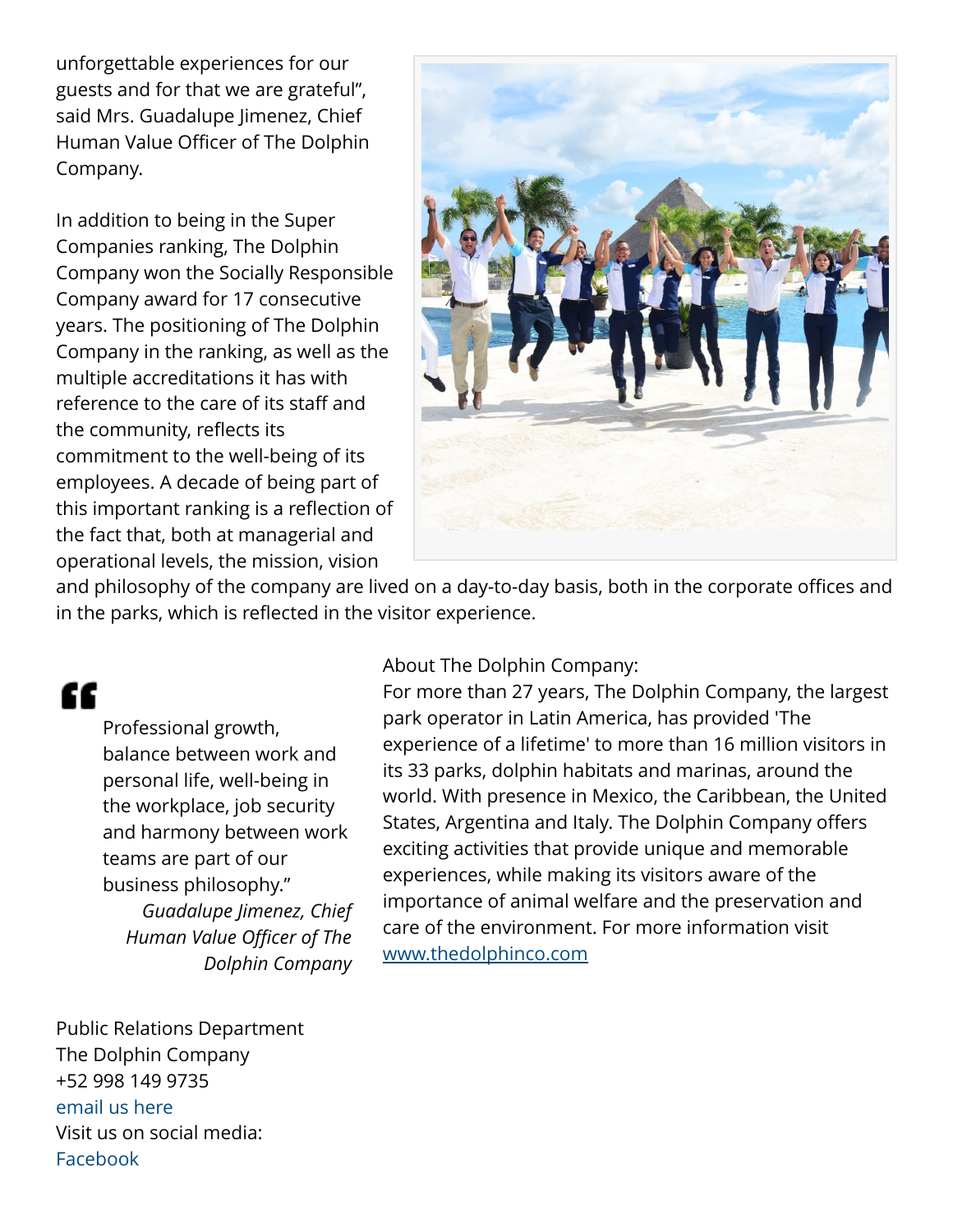**[Twitter](https://twitter.com/TheDolphinCo_)** [Other](https://www.instagram.com/thedolphinco)